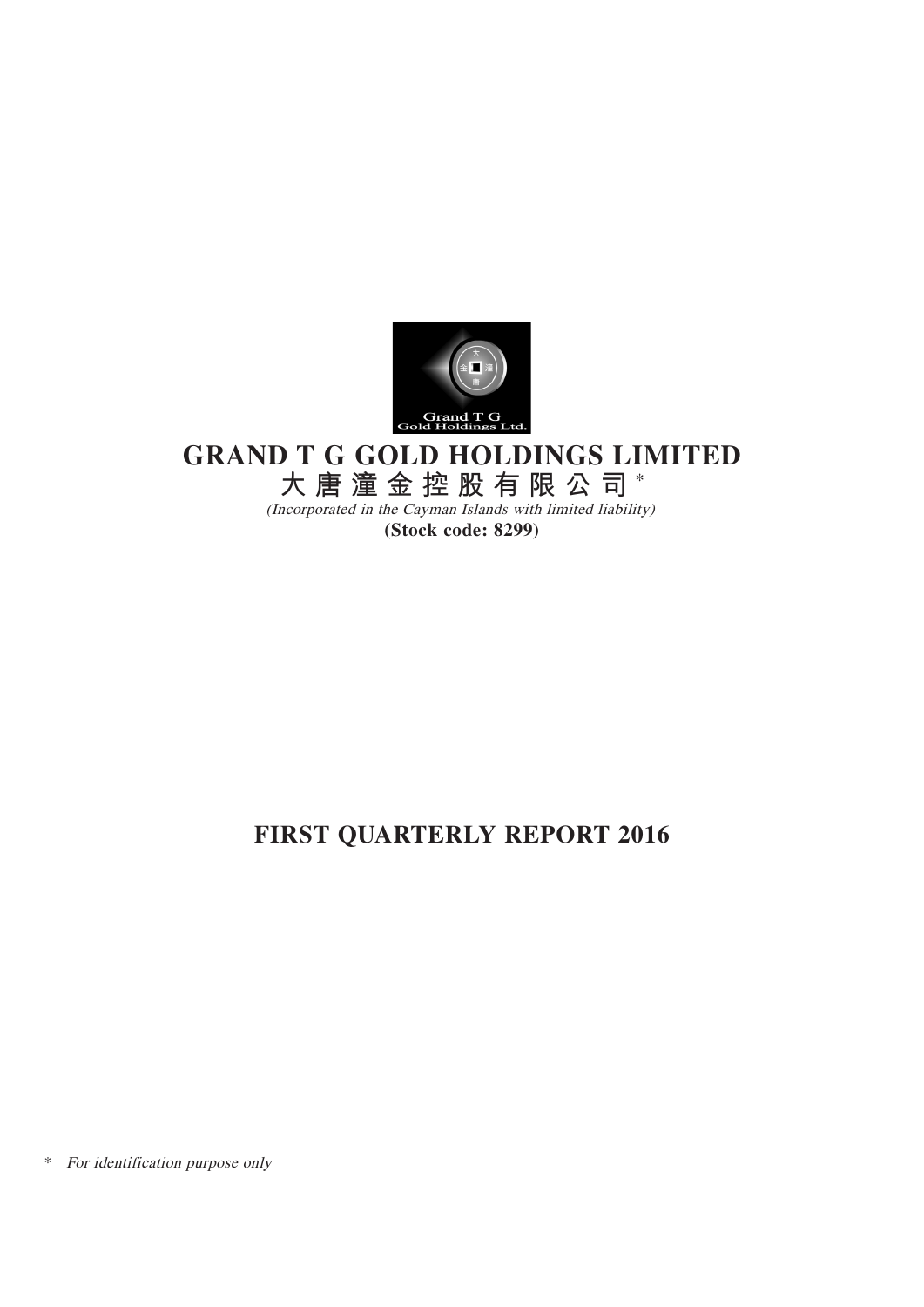## **CHARACTERISTICS OF THE GROWTH ENTERPRISE MARKET ("GEM") OF THE STOCK EXCHANGE OF HONG KONG LIMITED (THE "STOCK EXCHANGE")**

**GEM has been positioned as a market designed to accommodate companies to which a higher investment risk may be attached than other companies listed on the Stock Exchange. Prospective investors should be aware of the potential risks of investing in such companies and should make the decision to invest only after due and careful consideration. The greater risk profile and other characteristics of GEM mean that it is a market more suited to professional and other sophisticated investors. Given the emerging nature of companies listed on GEM, there is a risk that securities traded on GEM may be more susceptible to high market volatility than securities traded on the Main Board of the Stock Exchange and no assurance is given that there will be a liquid market in the securities traded on GEM.**

**Hong Kong Exchanges and Clearing Limited and the Stock Exchange take no responsibility for the contents of this report, make no representation as to its accuracy or completeness and expressly disclaim any liability whatsoever for any loss howsoever arising from or in reliance upon the whole or any part of the contents of this report.**

This report, for which the directors (the "**Directors**" or individually a "**Director**") of Grand T G Gold Holdings Limited (the "**Company**") collectively and individually accept full responsibility, includes particulars given in compliance with the Rules Governing the Listing of Securities on the GEM of the Stock Exchange (the "**GEM Listing Rules**") for the purpose of giving information with regard to the Company. The Directors, having made all reasonable enquiries, confirm that to the best of their knowledge and belief the information contained in this report is accurate and complete in all material respects and not misleading or deceptive, and there are no other matters the omission of which would make any statement herein or this report misleading.

This report will remain on the "Latest Company Announcements" page of the GEM website at www. hkgem.com for at least seven days from the date of its publication and on the website of the Company at http://www.aplushk.com/clients/8299GrandTG/.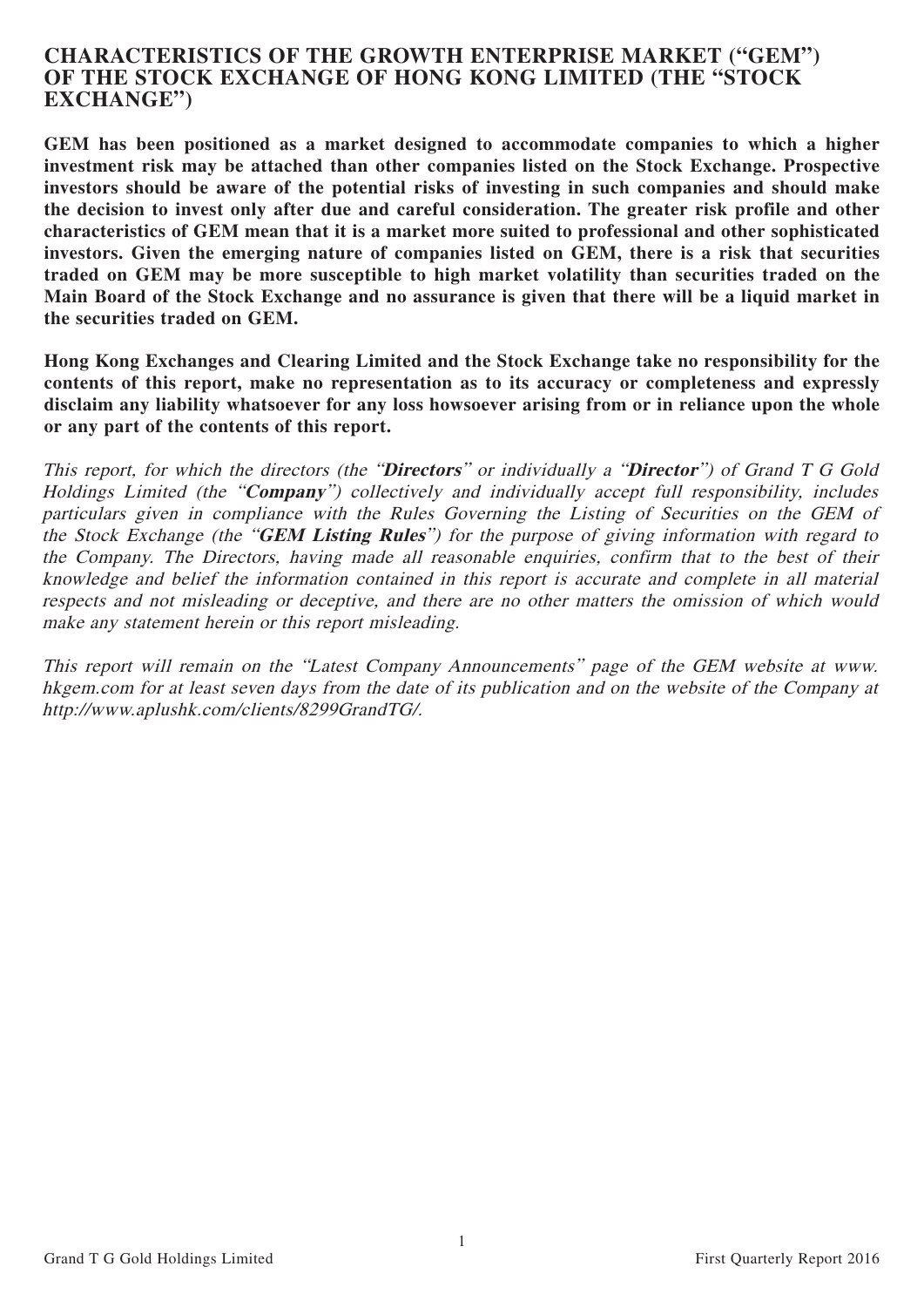The board of Directors (the "**Board**") hereby announces the unaudited consolidated results of the Company and its subsidiaries (collectively, the "**Group**") for the three months ended 30 June 2016, together with the unaudited comparative figures for the corresponding periods in previous year as follows:

## **UNAUDITED CONDENSED CONSOLIDATED INCOME STATEMENT**

For the three months ended 30 June 2016

|                                      |                | (Unaudited)<br>Three months ended<br>30 June |                  |
|--------------------------------------|----------------|----------------------------------------------|------------------|
|                                      | <b>Notes</b>   | 2016<br><b>HK\$'000</b>                      | 2015<br>HK\$'000 |
| Revenue<br>Cost of sales             | $\mathfrak{Z}$ | 6,374                                        | 6,861            |
|                                      |                | (3,055)                                      | (3,512)          |
| Gross profit                         |                | 3,319                                        | 3,349            |
| Other income                         | $\mathfrak{Z}$ | 95                                           | 52               |
| Selling and distribution expenses    |                | (2, 883)                                     | (1,693)          |
| Resumption expenses                  |                | (1,200)                                      |                  |
| Administrative expenses              |                | (4, 334)                                     | (3,771)          |
| Operating results                    |                | (5,003)                                      | (2,063)          |
| Finance costs                        |                | (5, 105)                                     | (8,756)          |
| Loss before tax                      | $\overline{4}$ | (10, 108)                                    | (10, 819)        |
| Income tax expense                   | 5              |                                              |                  |
| Loss for the period                  |                | (10, 108)                                    | (10, 819)        |
| Loss for the period attributable to: |                |                                              |                  |
| Equity holders of the Company        |                | (8,525)                                      | (8,513)          |
| Non-controlling interest             |                | (1,583)                                      | (2,306)          |
|                                      |                | (10, 108)                                    | (10, 819)        |
|                                      |                | <b>HK</b> Cents                              | <b>HK</b> Cents  |
| <b>Losses per share</b>              |                |                                              |                  |
| <b>Basic</b>                         | 6              | (0.06)                                       | (0.06)           |
| Diluted                              |                | N/A                                          | N/A              |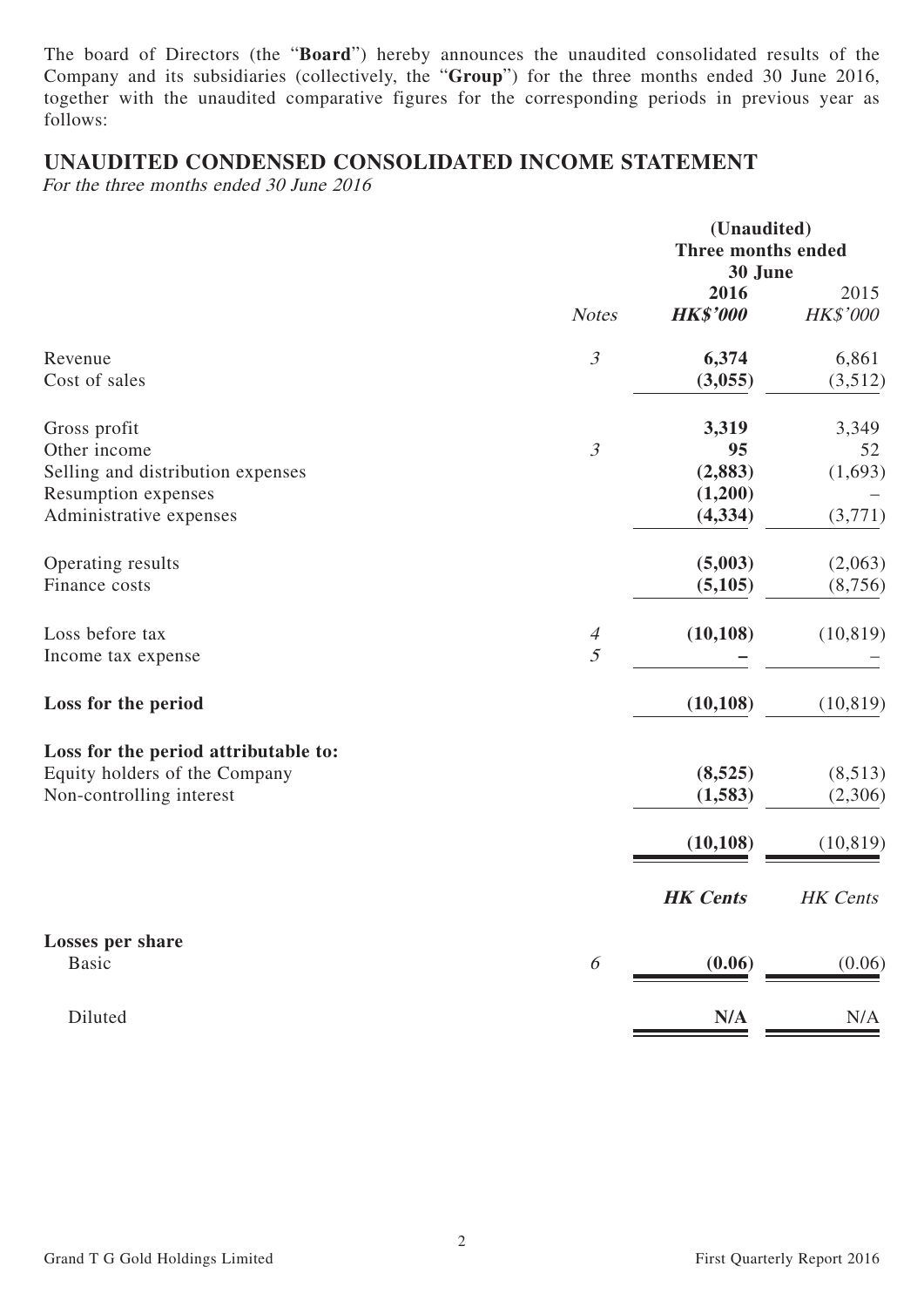## **UNAUDITED CONDENSED CONSOLIDATED STATEMENT OF COMPREHENSIVE INCOME**

For the three months ended 30 June 2016

| <b>Notes</b>                                                                                                                                  | 30 June<br>2016      |                         |
|-----------------------------------------------------------------------------------------------------------------------------------------------|----------------------|-------------------------|
|                                                                                                                                               | <b>HK\$'000</b>      | 2015<br><b>HK\$'000</b> |
| Loss for the period<br>Other comprehensive income                                                                                             | (10, 108)            | (10, 819)               |
| for the period:<br>Item that may be reclassified subsequently to profit or loss<br>Exchange differences arising from translation of financial |                      |                         |
| statements of overseas subsidiaries<br>Fair value change and reclassification to profit or loss in regard<br>of available for sale investment | (7,256)              | 9                       |
|                                                                                                                                               | (7,256)              | 9                       |
| Total comprehensive loss for the period:                                                                                                      | (17, 364)            | (10, 810)               |
| Total comprehensive loss attributable to:                                                                                                     |                      |                         |
| Equity holders of the Company<br>Non-controlling interest                                                                                     | (15, 648)<br>(1,716) | (8,504)<br>(2,306)      |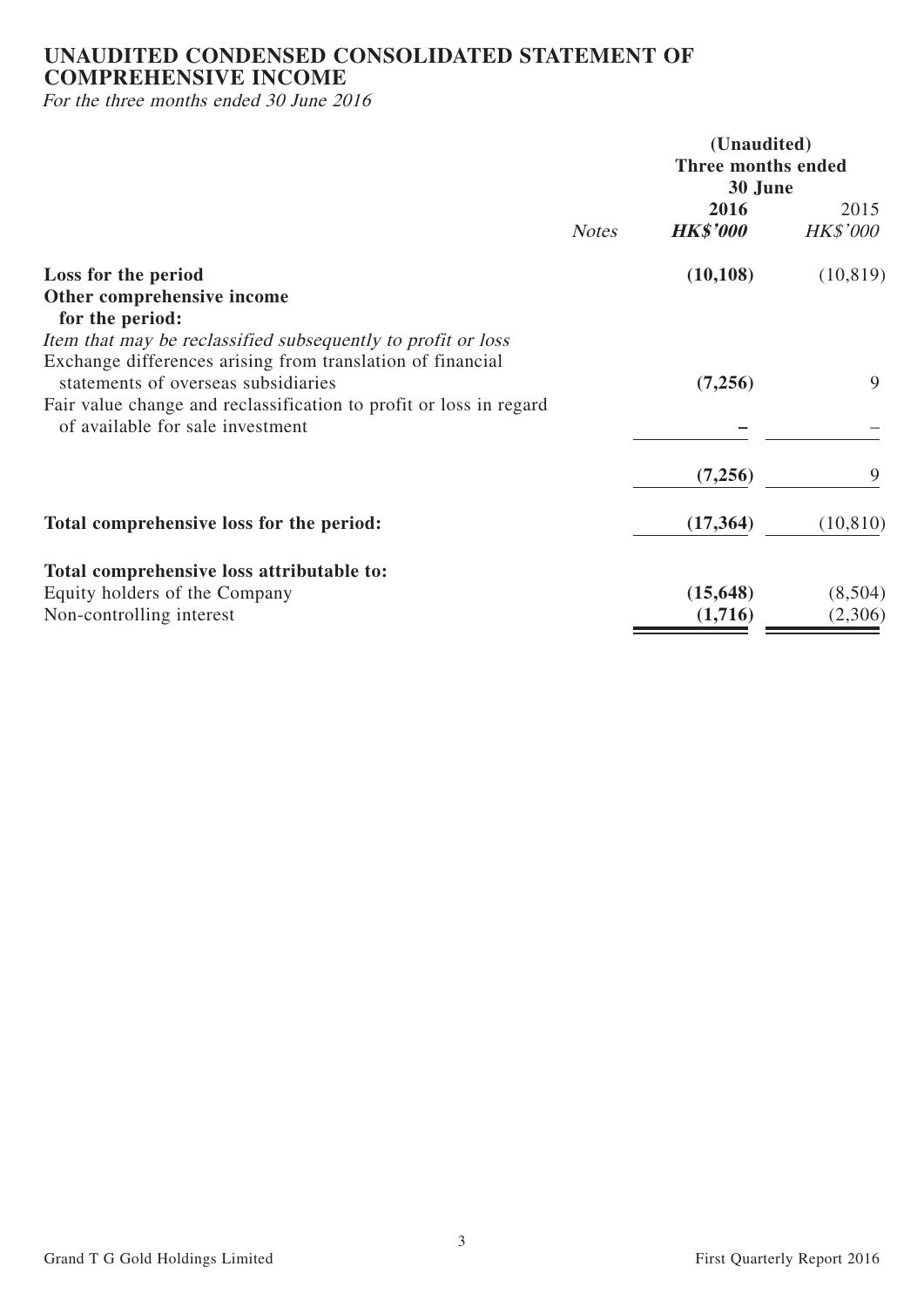## **CONDENSED CONSOLIDATED STATEMENT OF CHANGES IN EQUITY (UNAUDITED) For the three months ended 30 June 2016**

| Attributable to equity holders of the Company                                                                                                                                                                                             |                                                      |                                            |                                                                  |                                                      |                                                    |                                           |                                          |                          |                                                    |                          |
|-------------------------------------------------------------------------------------------------------------------------------------------------------------------------------------------------------------------------------------------|------------------------------------------------------|--------------------------------------------|------------------------------------------------------------------|------------------------------------------------------|----------------------------------------------------|-------------------------------------------|------------------------------------------|--------------------------|----------------------------------------------------|--------------------------|
|                                                                                                                                                                                                                                           | <b>Issued</b><br>share<br>capital<br><b>HK\$'000</b> | <b>Share</b><br>premium<br><b>HK\$'000</b> | Foreign<br>currency<br>translation<br>reserve<br><b>HK\$'000</b> | <b>Share</b><br>option<br>reserve<br><b>HK\$'000</b> | Convertible<br>bonds<br>reserve<br><i>HK\$'000</i> | Revaluation<br>reserve<br><b>HK\$'000</b> | Accumulated<br>losses<br><b>HK\$'000</b> | Total<br><b>HK\$'000</b> | Non-<br>controlling<br>interest<br><i>HK\$'000</i> | Total<br><b>HK\$'000</b> |
| At 1 April 2016                                                                                                                                                                                                                           | 53,794                                               | 1,690,765                                  | 15,577                                                           | 26,703                                               | 5,036                                              | $\overline{\phantom{a}}$                  | (1,681,881)                              | 109,944                  | 5,244                                              | 115,237                  |
| Net loss for the period                                                                                                                                                                                                                   |                                                      |                                            |                                                                  |                                                      |                                                    | -                                         | (8,525)                                  | (8,525)                  | (1,583)                                            | (10, 108)                |
| Other comprehensive income:<br>Exchange differences arising from translation of<br>financial statement of overseas subsidiaries<br>Fair value change and reclassification to profit or<br>loss in regard of available for sale investment |                                                      | $\overline{\phantom{m}}$                   | (7, 121)                                                         | $\overline{\phantom{0}}$                             |                                                    |                                           | $\overline{\phantom{m}}$                 | (7,121)                  | (135)                                              | (7,256)                  |
| Total comprehensive loss for the period                                                                                                                                                                                                   |                                                      | $\qquad \qquad -$                          | (7, 121)                                                         |                                                      |                                                    | -                                         | (8,527)                                  | (15,648)                 | (1,716)                                            | (17, 364)                |
| At 30 June 2016                                                                                                                                                                                                                           | 53,794                                               | 1,690,765                                  | 8,456                                                            | 26,703                                               | 5,036                                              | $\overline{\phantom{a}}$                  | (1,690,406)                              | 94,346                   | 3,528                                              | 97,873                   |

## **CONDENSED CONSOLIDATED STATEMENT OF CHANGES IN EQUITY (UNAUDITED)**

For the three months ended 30 June 2015

|                                                                                                                                                                                                                                           | Attributable to equity holders of the Company        |                                            |                                                                  |                                                      |                                                    |                                           |                                          |                                 |                                             |                                 |
|-------------------------------------------------------------------------------------------------------------------------------------------------------------------------------------------------------------------------------------------|------------------------------------------------------|--------------------------------------------|------------------------------------------------------------------|------------------------------------------------------|----------------------------------------------------|-------------------------------------------|------------------------------------------|---------------------------------|---------------------------------------------|---------------------------------|
|                                                                                                                                                                                                                                           | <b>Issued</b><br>share<br>capital<br><b>HK\$'000</b> | <b>Share</b><br>premium<br><b>HK\$'000</b> | Foreign<br>currency<br>translation<br>reserve<br><b>HK\$'000</b> | <b>Share</b><br>option<br>reserve<br><b>HK\$'000</b> | Convertible<br>bonds<br>reserve<br><b>HK\$'000</b> | Revaluation<br>reserve<br><b>HK\$'000</b> | Accumulated<br>losses<br><b>HK\$'000</b> | <b>Total</b><br><b>HK\$'000</b> | Non-<br>controlling<br>interest<br>HK\$'000 | <b>Total</b><br><b>HK\$'000</b> |
| At 1 April 2015<br>Issue of shares upon placing and<br>capitalization of shareholders' loan                                                                                                                                               | 53,794                                               | 1,690,765                                  | 24,453                                                           | 26,703                                               | 5,036                                              | $\qquad \qquad -$                         | (1,692,995)                              | 107,756                         | (3,748)                                     | 104,008                         |
| Net loss for the period                                                                                                                                                                                                                   |                                                      |                                            |                                                                  |                                                      |                                                    | -                                         | (8,513)                                  | (8,513)                         | (2,306)                                     | (10, 819)                       |
| Other comprehensive income:<br>Exchange differences arising from translation of<br>financial statement of overseas subsidiaries<br>Fair value change and reclassification to profit or<br>loss in regard of available for sale investment |                                                      |                                            | $\overline{9}$                                                   |                                                      |                                                    |                                           |                                          | 9                               |                                             | 9                               |
| Total comprehensive income/(loss) for the period                                                                                                                                                                                          |                                                      |                                            | 9                                                                |                                                      |                                                    | $\equiv$                                  | (8,513)                                  | (8,504)                         | (2,306)                                     | (10, 810)                       |
| At 30 June 2015                                                                                                                                                                                                                           | 53,794                                               | 1,690,765                                  | 24,462                                                           | 26,703                                               | 5,036                                              | $\qquad \qquad -$                         | (1,701,508)                              | 99,252                          | (6,054)                                     | 93,198                          |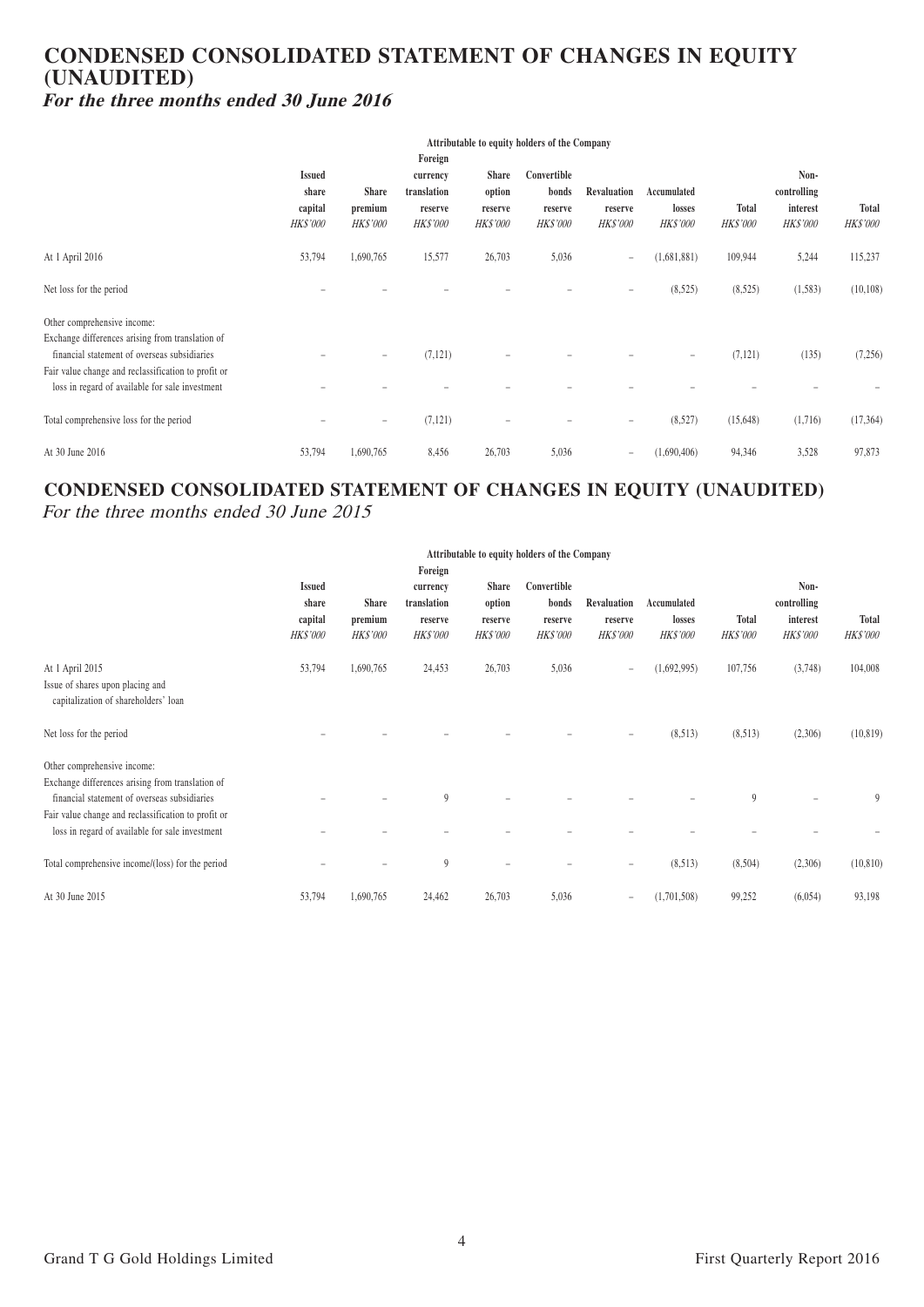## **NOTES:**

#### **1. CORPORATE INFORMATION**

The Company was incorporated in the Cayman Islands as an exempted company with limited liability under the Companies Law, Cap 22 (Law 3 of 1961, as consolidated and revised) of the Cayman Islands. Its principal place of business in Hong Kong is Room 2410, 24/F, Wayson Commercial Building, 28 Connaught Road West, Sheung Wan, Hong Kong. The Company's shares are listed on the GEM of the Stock Exchange.

The principal of places of business of the Group are in the PRC and Hong Kong. The principal activity of the Company is investment holding. Its subsidiaries (together with the Company collectively referred to as the "**Group**" hereinafter) are principally engaged in gold exploration, mining and mineral processing.

The unaudited condensed consolidated financial statements are presented in Hong Kong dollars ("**HK\$**"), and the functional currency of the Company is HK\$, with values rounded to the nearest thousand.

#### **2. BASIS OF PREPARATION**

The Group's unaudited condensed consolidated financial statements have been prepared in accordance with all applicable Hong Kong Financial Reporting Standards ("**HKFRSs**"), which collective term includes all applicable individual HKFRSs, Hong Kong Accounting Standards ("**HKAS**") and Interpretations issued by the Hong Kong Institute of Certified Public Accountants ("**HKICPA**"), accounting principles generally accepted in Hong Kong and the disclosure requirements of the Hong Kong Companies Ordinances. The unaudited condensed consolidated financial statements also comply with the applicable disclosure provisions of the Rules Governing the Listing of Securities on the GEM of the Stock Exchange.

The unaudited condensed consolidated financial statements should be read in conjunction with the Group's annual financial statements for the year ended 31 March 2016 ("**2016 Annual Report**"). The Group's policies on financial risk management were set out in the financial statements included in the Company's 2016 Annual Report and there have been no significant changes in the financial risk management policies for the three months ended 30 June 2016.

The unaudited condensed consolidated financial statements have been prepared under the historical cost convention, as modified by the revaluation of certain financial instruments which are carried at fair value.

The accounting policies and methods of computation used in the unaudited condensed consolidated financial statements for the three months ended 30 June 2016 are the same as those followed in the preparation of the Group's annual financial statements for the year ended 31 March 2016.

The HKICPA has issued certain amendments to HKFRSs that are first effective for the current accounting period of the Group. None of these developments have had a material effect on how the Group's results and financial position for the current or prior periods have been prepared or presented. The Group has not applied any new standard or interpretation that is not yet effective for the current accounting period.

#### **3. REVENUE AND OTHER INCOME**

Revenue represents the net value of goods sold, net of trade discounts and returns and various types of government surcharges where applicable, and the value of services rendered:

|               | (Unaudited)                |          |  |
|---------------|----------------------------|----------|--|
|               | Three months ended 30 June |          |  |
|               | 2016                       | 2015     |  |
|               | <b>HK\$'000</b>            | HK\$'000 |  |
| Revenue       |                            |          |  |
| Sale of goods | 6,374                      | 6,861    |  |
|               | 6,374                      | 6,861    |  |
| Other income  |                            |          |  |
| Sundry income | 95                         | 52       |  |
|               | 95                         | 52       |  |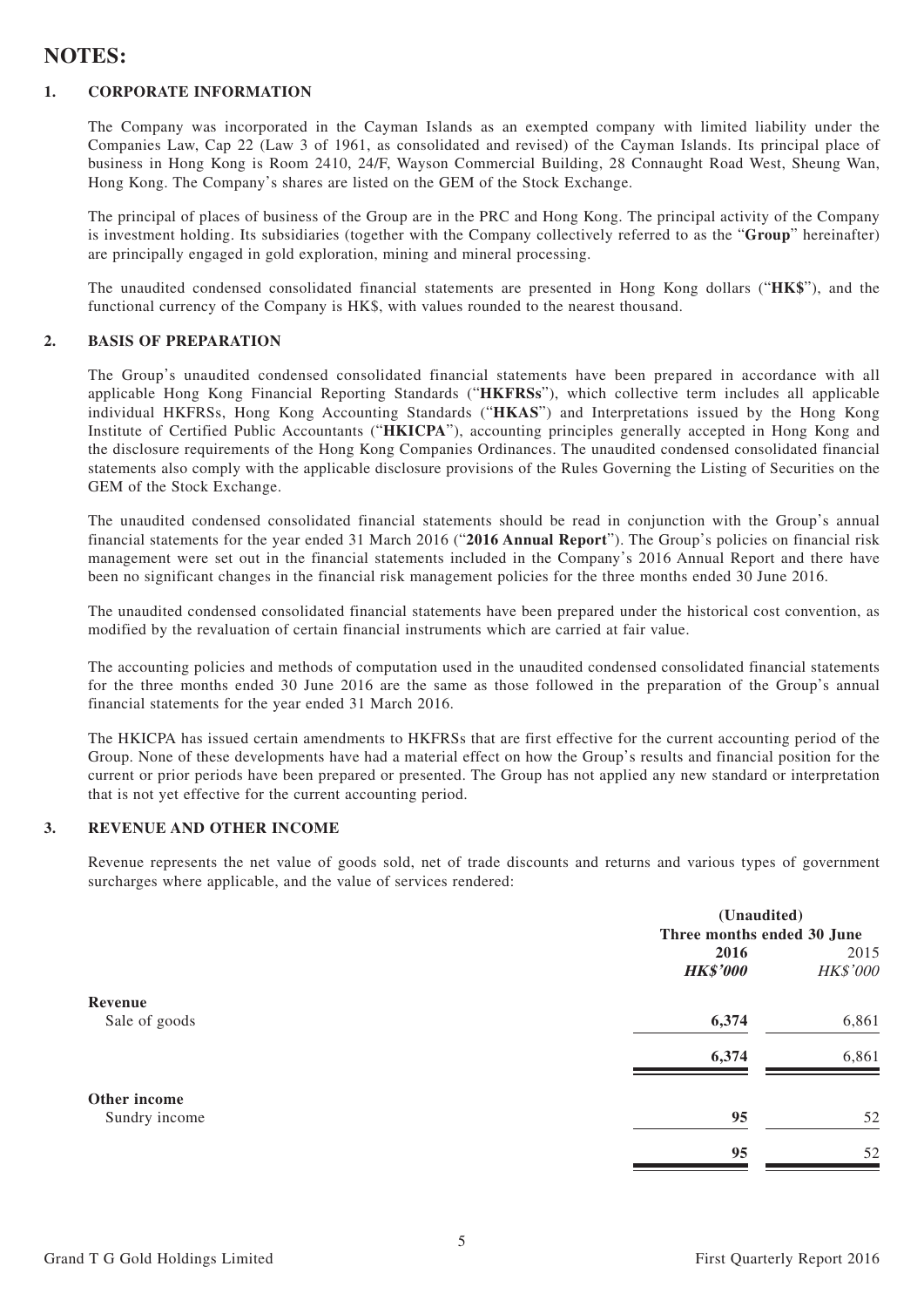#### **4. LOSS BEFORE TAX**

The Group's loss before tax is arrived at after charging the following:

|                                                          | (Unaudited)<br>Three months ended<br>30 June |                         |  |
|----------------------------------------------------------|----------------------------------------------|-------------------------|--|
|                                                          | 2016<br><b>HK\$'000</b>                      | 2015<br><b>HK\$'000</b> |  |
| Cost of inventories sold                                 | 3,055                                        | 3,512                   |  |
| Auditors' remuneration                                   | <b>250</b>                                   | 250                     |  |
| Amortisation of intangible assets<br>Depreciation*       | 5,812                                        | 5,549                   |  |
| Operating lease rentals in respect of land and buildings | 73                                           | 89                      |  |
| Staff costs including directors' emoluments:             |                                              |                         |  |
| Salaries, wages, allowances and benefits in kind         | 2,283                                        | 1,879                   |  |
| Retirement benefits scheme contributions                 | 15                                           | 7                       |  |
| <b>Staff costs</b>                                       | 2,298                                        | 1,886                   |  |

\* HK\$63,149 (30 June 2015: HK\$66,874) are included in administrative expenses and HK\$5,811,011 (30 June 2015: HK\$5,481,124) are included in cost of sales.

#### **5. INCOME TAX EXPENSE**

|                          | (Unaudited)<br>Three months ended<br>30 June |                 |
|--------------------------|----------------------------------------------|-----------------|
|                          | 2016                                         | 2015            |
|                          | <b>HK\$'000</b>                              | <b>HK\$'000</b> |
| Current tax - overseas   |                                              |                 |
| Provision for the period |                                              |                 |
| Income tax expense       |                                              |                 |

No provision for Hong Kong profits tax has been made in the financial statements as the Group had no assessable profit for the period (30 June 2015: Nil).

Overseas taxation represents tax charges on the estimated assessable profits of subsidiaries operating overseas including the PRC, calculated at rates applicable in the respective jurisdictions for the period.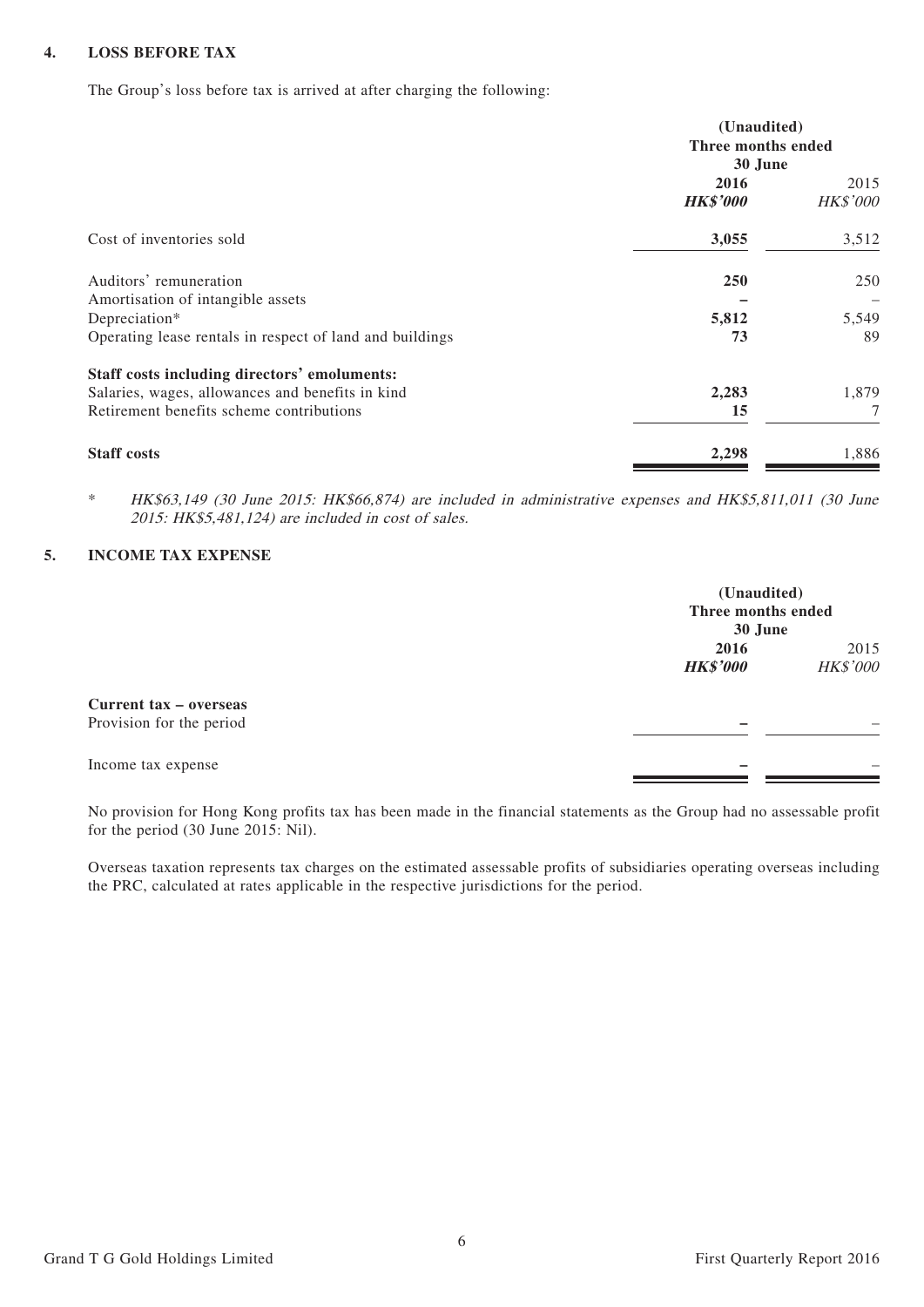#### **6. LOSSES PER SHARE**

The calculation of the basic and diluted losses per share attributable to the equity holders of the Company is based on the following:

#### **Basic**

|                                                           | (Unaudited)<br>Three months ended<br>30 June |                         |  |
|-----------------------------------------------------------|----------------------------------------------|-------------------------|--|
|                                                           | 2016<br><b>HK\$'000</b>                      | 2015<br><b>HK\$'000</b> |  |
| Loss attributable to the equity holders<br>of the Company | (8,525)                                      | (8,513)                 |  |
| Weighted average number of ordinary shares<br>in issue    | 13,448,488,271                               | 13,448,488,271          |  |
| Basic losses per share (HK cents)                         | (0.06)                                       | (0.06)                  |  |

#### **Diluted**

Diluted losses per share is calculated by adjusting the weighted average number of ordinary shares outstanding to assume exercise/conversion of all dilutive potential ordinary shares. The Company has 1 category of dilutive potential ordinary shares: share options.

For the share options, a calculation is done to determine the number of shares that could have been acquired at fair value (determined as the average market price of the Company's shares during the period) based on the monetary value of the subscription rights attached to the outstanding share options. The number of shares calculated above is compared with the number of shares that would have been issued assuming the exercise of the share options. Hence, the share options have a dilutive effect only when the average market price of ordinary shares during the period exceeds the exercise price of the share options.

The computation of diluted losses per share for the three months ended 30 June 2016 and 2015 did not assume the exercise of the Company's outstanding share options since the Company's shares were suspended in trading and there is no market price for the shares.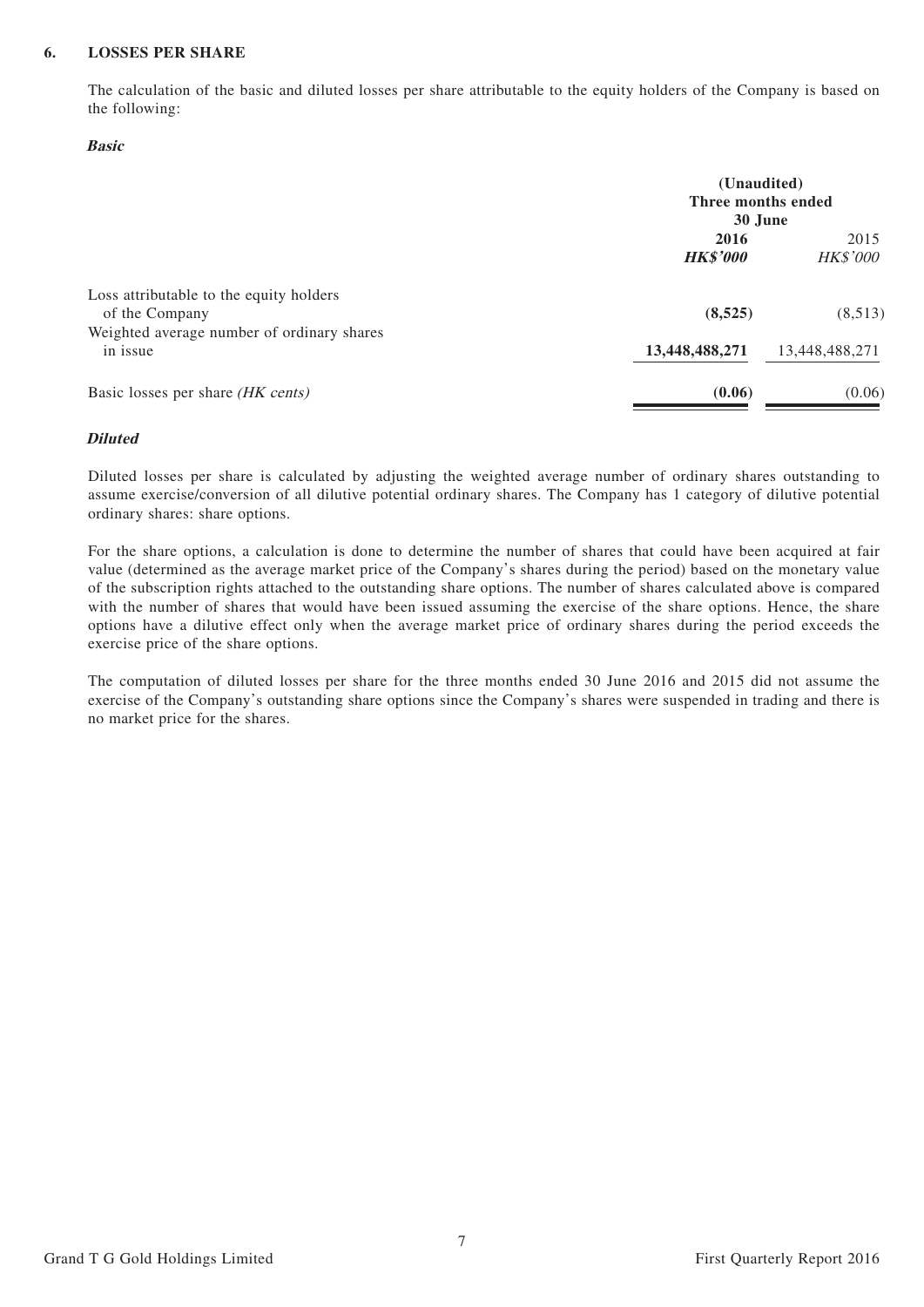## **MANAGEMENT DISCUSSION AND ANALYSIS**

## **Financial results**

The principal activity of the Company is investment holding. Its subsidiaries (together with the Company collectively referred to as the "**Group**" hereinafter) are principally engaged in gold exploration, mining and mineral processing with gold concentrate as its product.

For the three months ended 30 June 2016, the Group's revenue was approximately HK\$6.4 million (2015: approximately HK\$6.9 million). Respective state of affairs of the Group is set out in the unaudited condensed consolidated financial statements on pages 2 to 7 of this report.

Consolidated loss of the Company amounted to approximately HK\$10.1 million for the three months ended 30 June 2016 (three months ended 30 June 2015: loss of approximately HK\$10.8 million) which was arrived at after the inclusion of one-off resumption expenses of approximately HK\$1.2 million ("**Resumption Expenses**") incurred by the Company (30 June 2015: Nil). Before the Resumption Expenses, the consolidated loss of the Company for the three months ended 30 June 2016 would be approximately HK\$8.9 million. The Resumption Expenses were absorbed by the equity holders of the Company. As such, the Company recorded a loss of approximately HK\$8.5 million attributable to equity holders of the Company whereas loss attributable to non-controlling interest was approximately HK\$1.6 million. It is expected that no more Resumption Expenses will be incurred after resumption in trading of the Company's shares on the Stock Exchange.

Basic losses per share was approximately HK cents 0.06 for the three months ended 30 June 2016 (three months ended 30 June 2015: loss of approximately HK cents 0.06). There will be no payment of dividend for the three months ended 30 June 2016 (30 June 2015: nil).

## **Charge on the Group's assets**

As at 30 June 2016, the Group's long term loans were secured by the inventories of the Group's operating subsidiary, Tongguan Taizhou Mining Company Limited ("**Taizhou Mining**").

#### **Exposure to exchange risks**

Since the Group's borrowings and its source of income are primarily denominated in the respective group companies functional currency which are mainly in HK\$ or Renminbi, the exposure to foreign exchange rate fluctuations is minimal.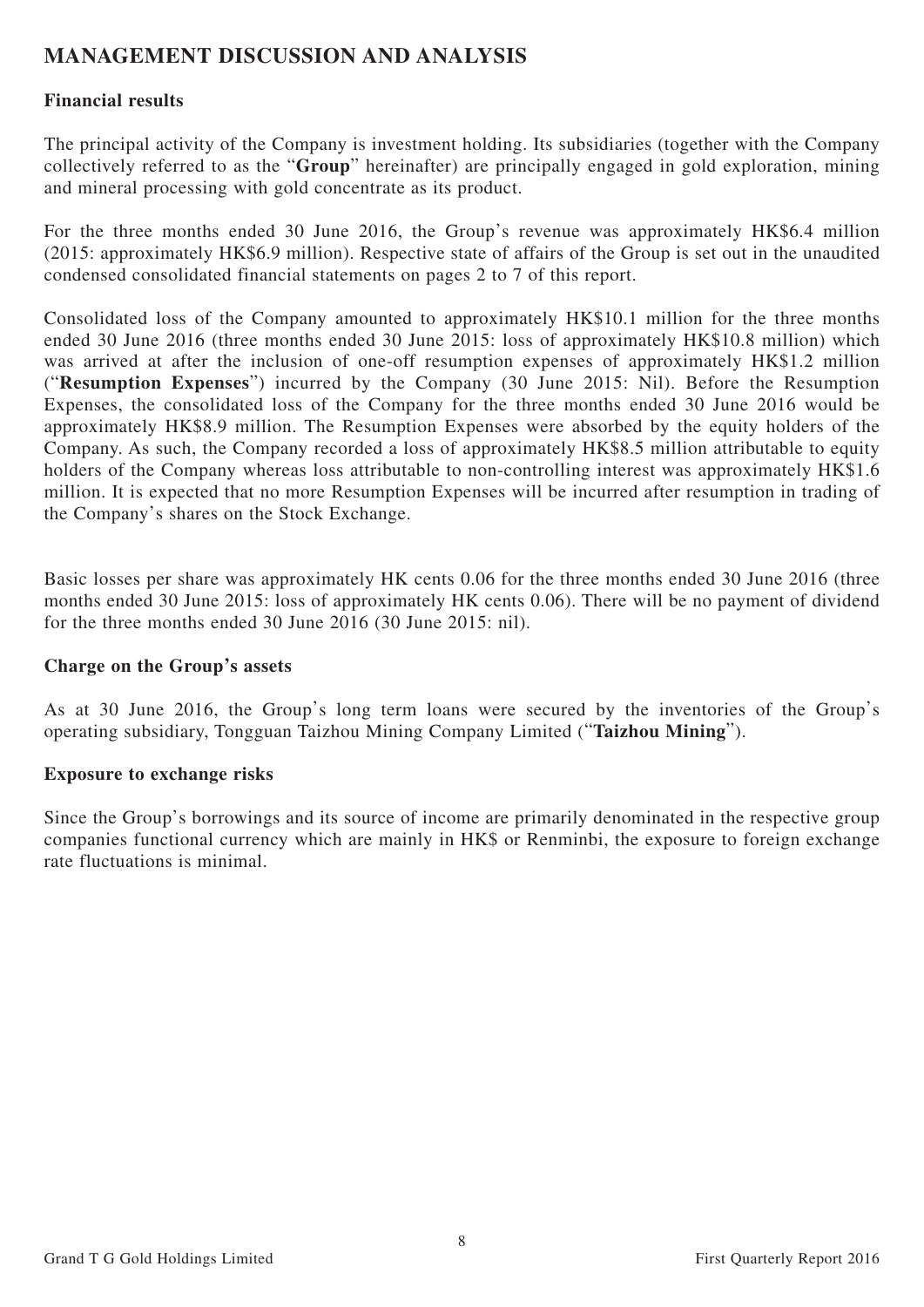## **Significant investment, material acquisition and disposal**

The Group did not have any significant investment, material acquisition and disposal throughout the review period.

## **Related party transactions with connected person(s)**

The loans from Ms. Zhao Yuebing, a director of Taizhou Mining and thus a connected person of the Group, to Taizhou Mining were fully exempted connected transactions pursuant to Chapter 20 of the GEM Listing Rules as these were conducted on normal commercial terms or better and these were not secured by the assets of the Group.

## **Employees and remuneration policies**

As at 30 June 2016, the Group had 71 employees (30 June 2015: 71) situated mainly in the PRC and Hong Kong. The Group's emoluments policies are formulated based on industry practices and performance of individual employees. For the three months ended 30 June 2016, the total staff costs (including directors' emoluments) amounted to approximately HK\$2.3 million (30 June 2015: approximately HK\$1.9 million). During the three months ended 30 June 2015, no share option had been granted by the Company. Details of employees' remuneration are set out in note 4 of this report.

## **MAJOR EVENTS DURING THE REPORTING PERIOD**

## **(i) Full repayment of bank borrowings and release of security over the Group's mining rights**

In mid-2016, the Group fully repaid its bank borrowings and thus, the security over the Group's mining rights has been released.

## **(ii) Launching of resumption process and submission of Resumption Proposal**

The Board has launched and led a massive and comprehensive resumption process, engaging various professional teams for the purpose of resumption. On 15 September 2016, the Company submitted a resumption proposal to the Listing Appeals Committee of the Stock Exchange, addressing all the concerns raised previously by the Listing Department and the Listing Review Committee.

## **(iii) Litigation instituted by Mr. Lau Kin, a purported creditor, in the Cayman Islands**

The Company has been served with a winding-up petition by Mr. Lau Kin, a purported creditor of the Company to the Grand Court of the Cayman Islands against the Company. The petitioning debt stated in the winding-up petition is an alleged sum due to Mr. Lau Kin by the Company of HK\$19,494,230.43, comprising HK\$16,882,000.00 principal and interest of HK\$2,612,230.43 as of 3 May 2016 (the "**Lau Kin Claim**"). Mr. Lau Kin seeks an order for the appointment of joint official liquidators to the Company.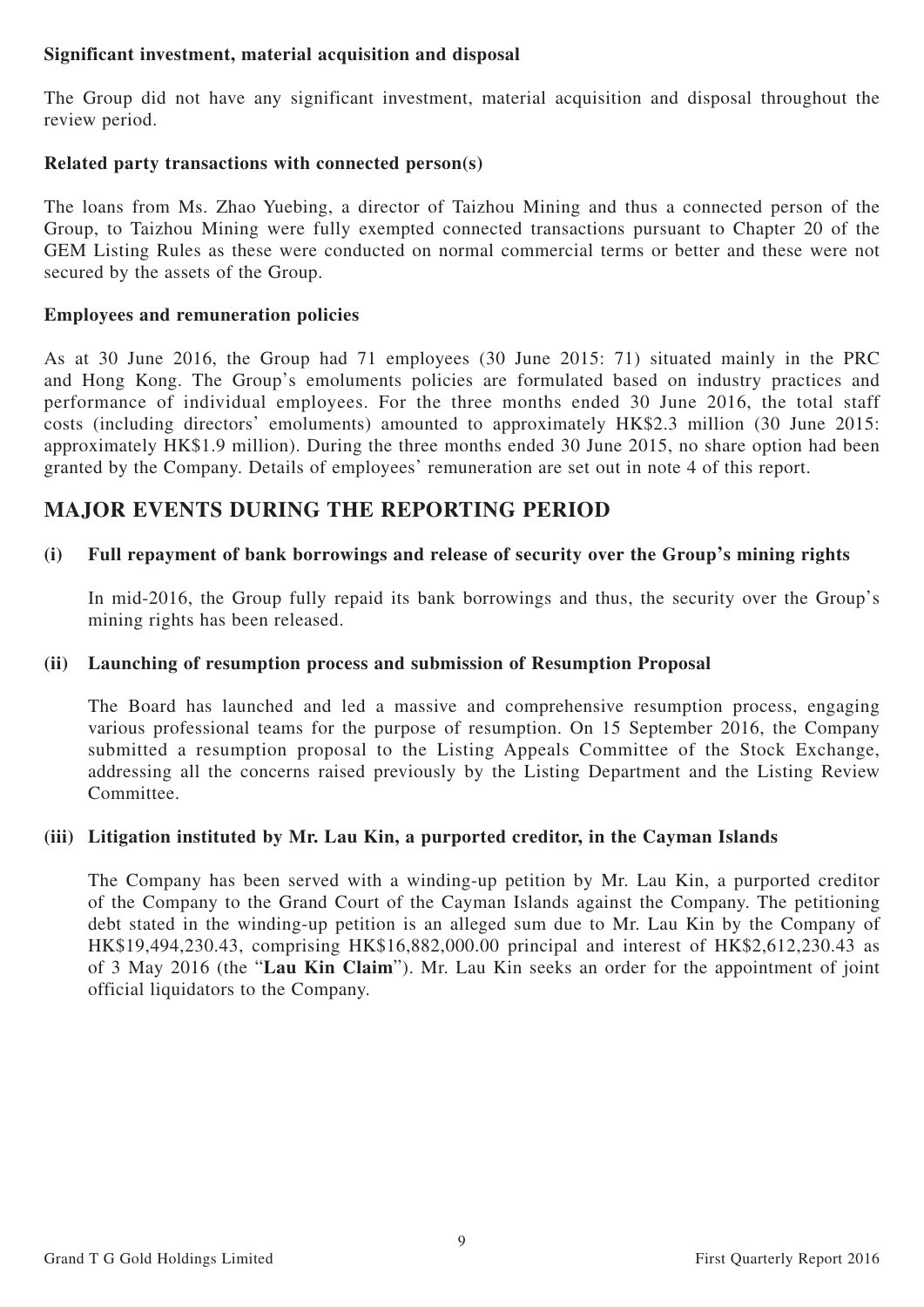Mr. Lau Kin alleged that by a deed of assignment made between Dragon Hill Development Limited ("**Dragon Hill**") and him dated 3 May 2016, Dragon Hill assigned to him a purported debt of the Company in the amount of HK\$19,494,230.43 at a consideration of HK\$2 million only.

The Company considers the validity of the Lau Kin Claim is in question and is investigating into and seeking legal advice in relation thereto. If the Lau Kin Claim is indeed found to be valid, the Lau Kin Claim will be fully settled from the net proceeds of the Open Offer.

With agreement of all parties involved, hearing date of the Grand Court of the Cayman Islands for the aforesaid litigation shall be further adjourned with a hearing to be held on the first available date after 14 March 2017 (Cayman time).

## **EVENTS AFTER THE REPORTING PERIOD**

### **(i) Conditional Approval of the Listing Appeals Committee on the Company's Resumption for Trading**

Trading in the shares of the Company ("**Shares**") has been suspended since 11 November 2010.

On 4 June 2015, the GEM Listing Committee decided to proceed with the cancellation of the listing of the Shares and the Company was required to submit a resumption proposal by 4 December 2015. On 15 January 2015, the GEM Listing Committee decided that the resumption proposal submitted by the Company on 4 December 2015 was not viable and decided to cancel the listing of the Shares (the "**Listing Decision**").

Notwithstanding the review application made by the Company in January 2016, on 8 April 2016, the Company was informed that the GEM Listing (Review) Committee decided that the resumption proposal submitted by the Company in March 2016 was not viable and thus uphold the Listing Decision.

The Board appointed Proton Capital Limited as the sole financial adviser of the Company in respect of the Company's resumption and on 15 September 2016, the Company submitted a revised resumption proposal ("**Resumption Proposal**") to the Listing Appeals Committee.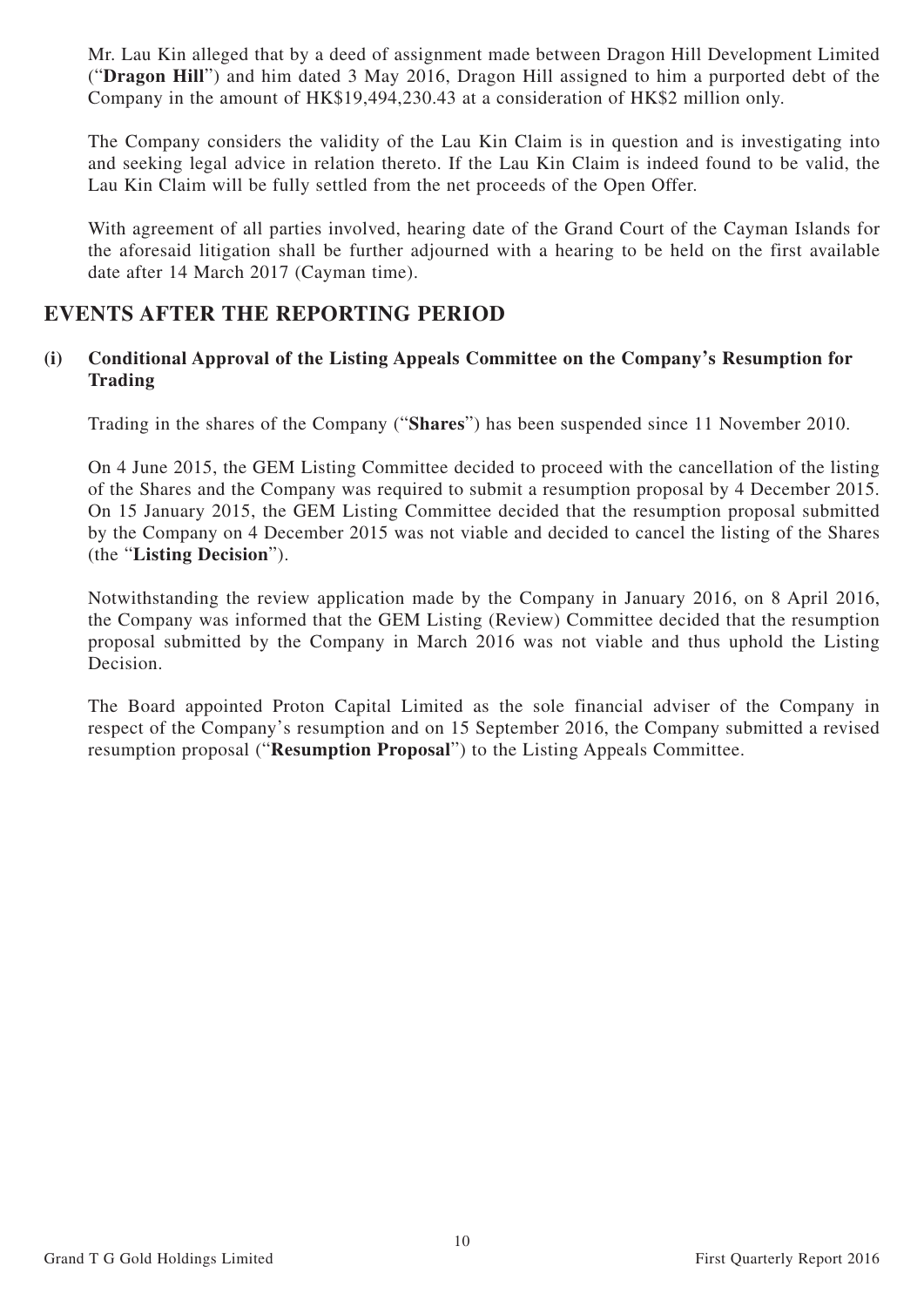Following the review hearing held on 9 December 2016, the Listing Appeals Committee decided to accept the Resumption Proposal, subject to the Company's compliance with the conditions ("**Conditions**") as summarised below to the satisfaction of the Listing Department by 14 March 2017:

- 1. publication of audited consolidated financial statements for all the outstanding financial results of the Group with no material audit qualifications indicating questions with respect to the consolidation of the results of Taizhou Mining;
- 2. resolution of any audit qualification issues;
- 3. providing a working capital forecast with: (a) all principal assumptions (including appropriate sensitivity analysis relating to gold and RMB movements) for at least twelve months from the expected trading resumption date; (b) a comfort letter from the auditors or financial advisers confirming that they are satisfied that the working capital forecast of the Group has been made by the Directors after due and careful enquiry; (c) assurance to the satisfaction of the Listing Department that any equity financing including the open offer (the "**Open Offer**") will be completed; and
- 4. conduct a follow up review by a professional party to demonstrate to the satisfaction of the Listing Department, all material weaknesses identified have been rectified and that the Group has in place an adequate and effective financial reporting procedures and internal control systems.

The Listing Appeals Committee also stated in its letter that resumption of trading in the Company's securities should be within a reasonably short period of time after compliance with the Conditions.

## **(ii) Publication of all outstanding audited consolidated financial statements**

On 16 February 2017, the Company published the audited consolidated financial statements for all the outstanding financial results of the Group, i.e. for the years ended 31 March 2011, 2012, 2013, 2014, 2015 and 2016, with no material audit qualifications indicating questions with respect to the consolidation of the results of Taizhou Mining.

## **(iii) Open Offer of the Company**

On 24 February 2017, the Company entered into an underwriting agreement with two underwriters. As disclosed in the announcement of the Company dated 24 February 2017, the Company proposes to conduct the Open Offer to raise approximately HK\$134.48 million before expenses by issuing 6,724,244,135 offer shares on the basis of one offer share for every two existing Shares held on the record date to the qualifying shareholders at the subscription price of HK\$0.02 per offer share.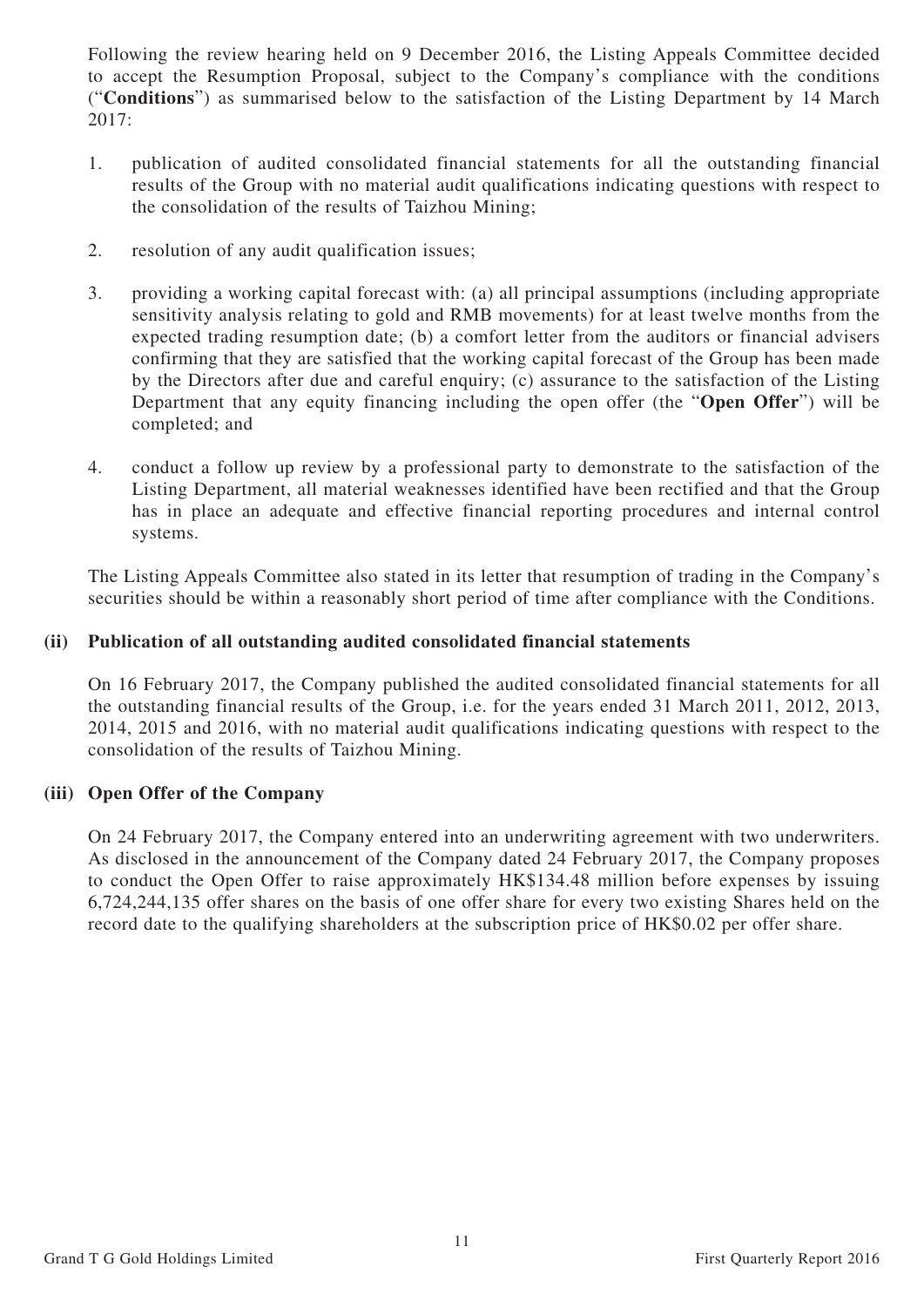The Company intends that the estimated net proceeds from the Open Offer of approximately HK\$131 million will be used (i) as to approximately HK\$88 million for repayment of the Company's debts; and (ii) as to approximately HK\$43 million as general working capital of the Group. As such, upon completion of the open offer, the Company will have sufficient fund to settle all Company outstanding and confirmed debts including the outstanding bond and those claimed in the winding up petitions in Hong Kong as well as the Cayman Islands.

It is expected that the net assets position of the Company will also be strengthened substantially upon completion of the Open Offer.

### **(iv) Litigation instituted by Mr. Lee Shing, a purported creditor, in Hong Kong**

The Company has been served with a petition for the winding-up of the Company by Mr. Lee Shing (a former executive director, ex-Chairman, an existing substantial shareholder of the Company) to the High Court, Hong Kong Special Administrative Region under the provisions of the Companies (Winding Up and Miscellaneous Provisions) Ordinance (Cap. 32 of the laws of Hong Kong) (the "**Lee Shing Petition**").

Mr. Lee Shing alleged in the Lee Shing Petition that the Company is indebted to him in the sum of HK\$18,223,125.50 (the "**Alleged Indebtedness**"), comprising (i) a purported loan of HK\$6,925,000.00 assigned by a former Director to Mr. Lee Shing on 12 April 2010; (ii) a loan purportedly provided by Mr. Lee Shing plus interest calculated up to 30 August 2016 of HK\$7,019,020.50 in aggregate; and (iii) director's emoluments and reimbursements of HK\$4,279,105.00 in aggregate.

Before the presentation of the Lee Shing Petition by Mr. Lee Shing, the Company had been in the course of requesting relevant documents and supportings from Mr. Lee Shing so as to substantiate and verify the Alleged Indebtedness. Although Mr. Lee Shing's legal adviser has indicated his client's intention to provide, the Company has never received any of the requested documents up to the date of this report.

The first hearing date of the Lee Shing Petition has been scheduled to take place on 15 March 2017 in the High Court, Hong Kong Special Administrative Region. For the avoidance of doubt, 15 March 2017 is not a winding up date of the Company. According to the legal advice obtained by the Company, the hearing of 15 March 2017 is an endorsed hearing whereby a Master would check whether all procedural matters have been complied with and ascertain whether the Company or any other person would oppose to the Lee Shing Petition. If the Company opposes to the Lee Shing Petition at the hearing to be held on 15 March 2017, the case would be adjourned before a High Court Judge for his/her directions as to filing of evidence and other court documents.

The Company is seeking legal advice and endeavor to vigorously oppose the Lee Shing Petition. In light of the conditional approval to the Resumption Proposal from the Listing Appeals Committee as detailed in the Company's announcement dated 19 December 2016, the Company is implementing the Resumption Proposal whereby a fund raising plan will be conducted to fully settle, among others, the Alleged Indebtedness if verified.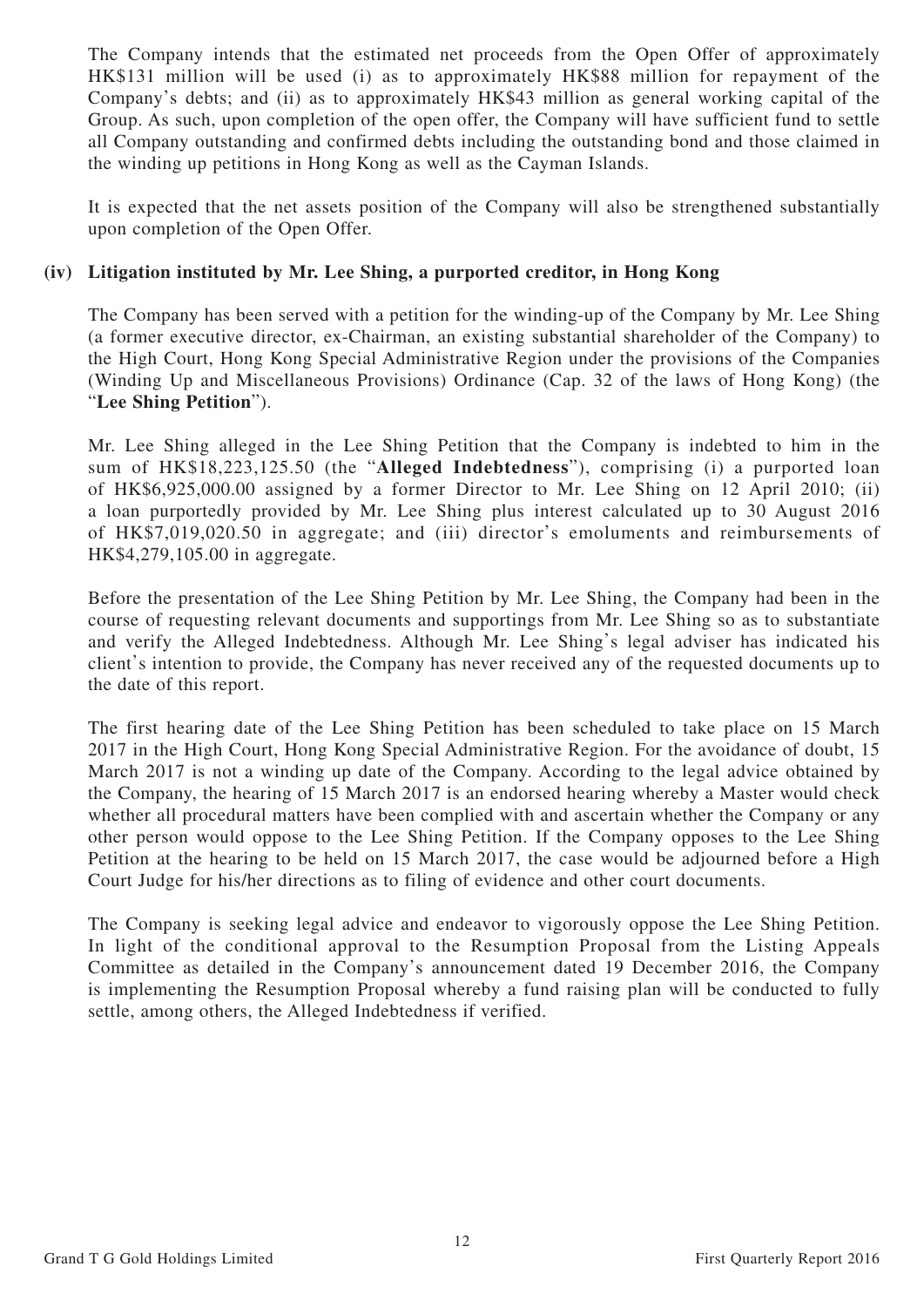## **PROSPECT**

In view of the conditional approval for resumption of trading granted by the Listing Appeals Committee, the Board is intensifying its effort to implement the Resumption Proposal, which include the Open Offer, debt capitalisation, debt settlement and release of all outstanding financial results, so as to fulfill the Conditions as soon as possible for resumption in trading of the shares of the Company.

## **OTHER INFORMATION**

### **1. Directors' Interest in Competing Business**

None of the Directors or their respective associates (as defined in GEM Listing Rules) have any interests in any business which compete or may compete with the Group or any other conflicts of interest with the Group.

### **2. Audit Committee**

The Company established the audit committee with written terms of reference that sets out the authorities and duties of the committee.

Audit Committee comprises three independent non-executive directors, namely Mr. Jiang Quanming, Mr. Orr Joseph Wai Shing and Mr. Guo Wei and Mr. Jiang Quanming is the chairman of the Audit Committee.

The primary duties of the Audit Committee are to review and supervise the financial reporting process and internal control and risk management systems of the Group, maintain an appropriate relationship with the Company's auditors and provide advice and comments to the Board.

The Audit Committee has reviewed the unaudited condensed consolidated financial results of the Group for the three months ended 30 June 2016.

## **3. Remuneration Committee**

The Company established the Remuneration Committee with written terms of reference that sets out the authorities and duties of the committee.

The current Remuneration Committee comprises one non-executive director and three independent non-executive directors, namely Ms. Ma Xiaona, Mr. Jiang Quanming, Mr. Orr Joseph Wai Shing and Mr. Guo Wei. Mr. Jiang Quanming is the chairman of the Remuneration Committee.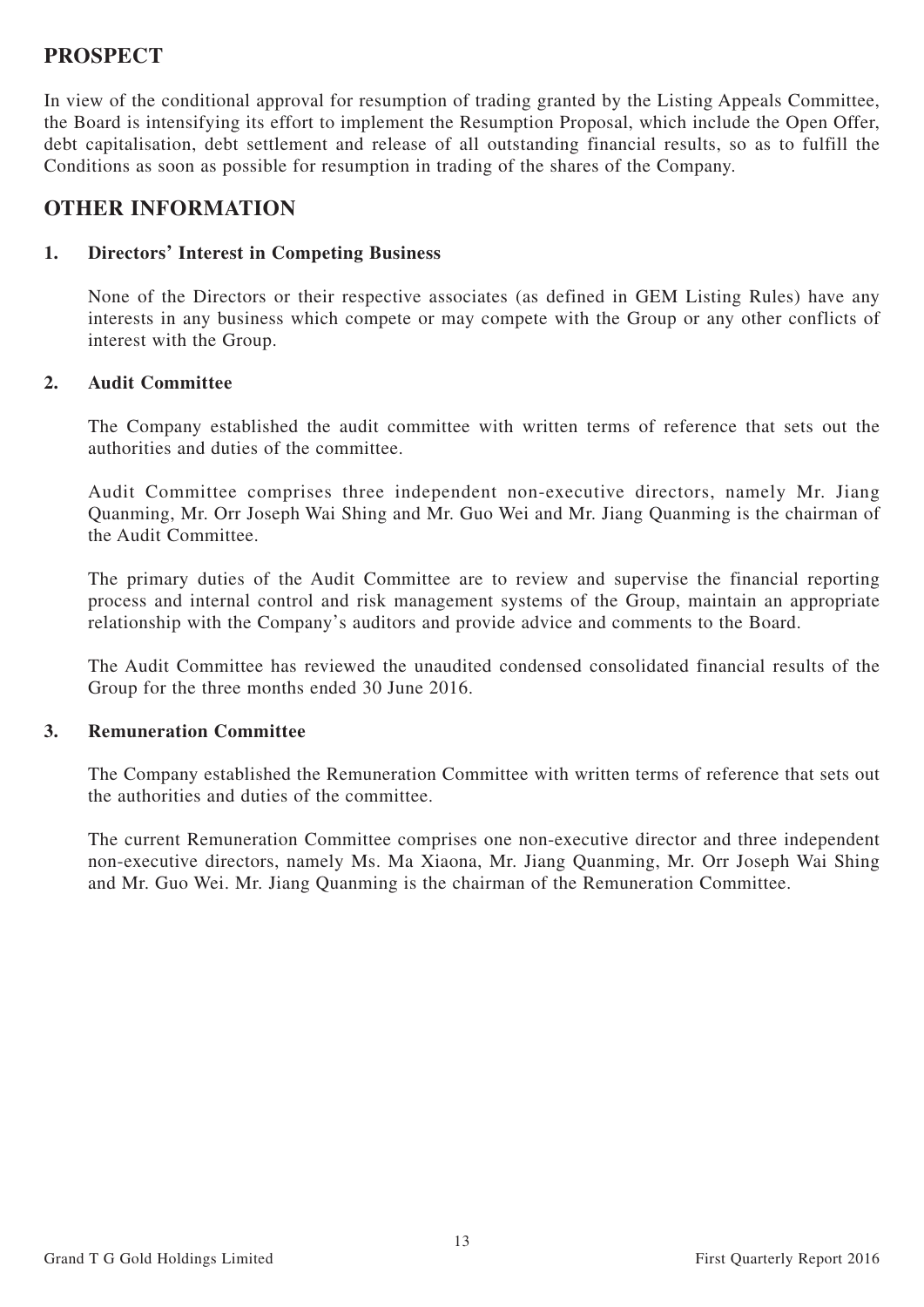### **4. Nomination Committee**

The Company established a Nomination Committee with written terms of reference that set out the authorities and duties of the committee.

The Nomination Committee comprises four members, namely Mr. Feng Jun, Mr. Jiang Quanming, Mr. Orr Joseph Wai Shing and Mr. Guo Wei. Mr. Orr Joseph Wai Shing is the chairman of the Nomination Committee.

#### **5. Resumption Committee**

The Company established a Resumption Committee with written terms of reference that set out the authorities and duties of the committee.

The Resumption Committee comprises five members, namely Dr. Li Dahong, Mr. Feng Jun, Ms. Ma Xiaona, Mr. Jiang Quanming and Mr. Orr Joseph Wai Shing. Dr. Li Dahong is the chairman of the Resumption Committee.

### **6. Purchase, Sale or Redemption of Listed Securities**

During the period ended 30 June 2016, neither the Company nor any of its subsidiaries has purchased or sold any of its listed securities.

### **7. Code of conduct regarding securities transactions by Directors**

The Company has adopted a code of conduct regarding securities transactions by Directors on terms no less than the required standard of dealings as set out in Rules 5.48 to 5.67 of the GEM Listing Rules. The Company also made specific enquiry with all Directors, and the Company was not aware of any non-compliance with the required standard of dealings and its code of conduct regarding securities transactions by Directors during the period under review.

## **8. Code on Corporate Governance Practice**

The Company, under the current Board, has started to enhance to attain and maintain the highest standard of corporate governance as it believes that effective corporate governance practices are fundamental to enhancing shareholder value and safeguarding shareholder interests.

During the period under review, the Company engaged a third party professional to conduct a review on the financial reporting procedures, corporate governance and other internal control issues of the Group. The Company took immediate actions to follow the recommendations raised in the internal control review report.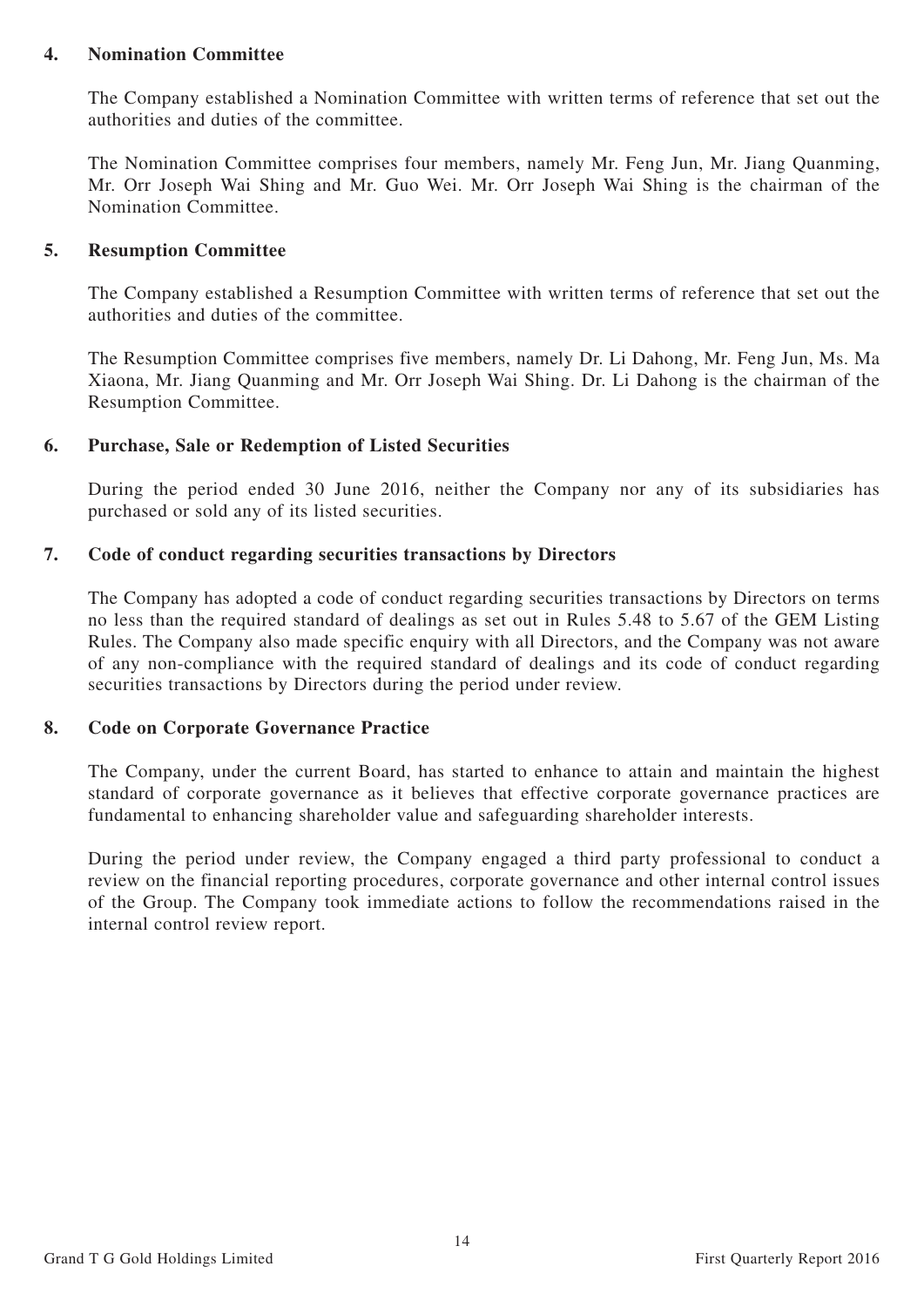The principles of corporate governance adopted by the Group emphasize a quality board, sound internal control, and transparency and accountability to all its shareholders. Under these principles the Company started to review, update and enhance as needed, various procedures, codes, and policies for board operation, financial reporting, accounting practices, employee management, compliance, and other operation and corporate governance issues.

Except for the deviations described below, the Company has complied with the code provisions set out in the Corporate Governance Code (the "**CG code**") contained in Appendix 15 to the GEM Listing Rules throughout the six months under review.

## **Code Provision A.4.1 & A.4.2**

Code provision A.4.1 of the Code stipulates that non-executive directors should be appointed for a specific team, subject to re-election. Code provision A.4.2 of the Code further stipulates, among others, that every director, including those appointed for a specific term, should be subject to retirement by rotation at least once every three years.

The Company's non-executive directors were not appointed for a fixed terms. Their appointment is subject to retirement by rotation and/or re-election in accordance with the articles of association of the Company. The Company had not held any annual general meeting since the latest annual general meeting held on 16 August 2010. As such, Mr. Orr Joseph Wai Shing, being a Director since 22 December 2008, had not been retired by rotation at least once every three years.

## **Code Provision C.2.5**

Code Provisions C.2.5 of the Code stipulates that the issuer should have an internal audit function. As the size of operation of the Group is rather small, the current Board consider that engagement of an external professional to review on its internal control system is more appropriate. The Board, after reviewing the old internal control systems of the Group, had modified and enhanced the internal control systems, all relevant works were completed.

## **Code Provision A.6.1**

Code Provision A.6.1 of the Code stipulates that every newly appointed director should receive a comprehensive, formal and tailored induction on the first occasion of his or her appointment, and subsequently such briefing and professional development as is necessary, to ensure that he or she has a proper understanding of the operations and business of the Company and that he or she is fully aware of his or her responsibilities and other requirements as well as the business and governance policies of the Company.

The Company had provided new coming Director(s) with training/information on director' duties and responsibilities on GEM Listing Rules as well as operations of the Group but overlook to consolidate a comprehensive induction pack for the new coming Director(s). With the advice of the external professional in internal control, the Company has prepared a comprehensive induction package for all newly appointed directors now.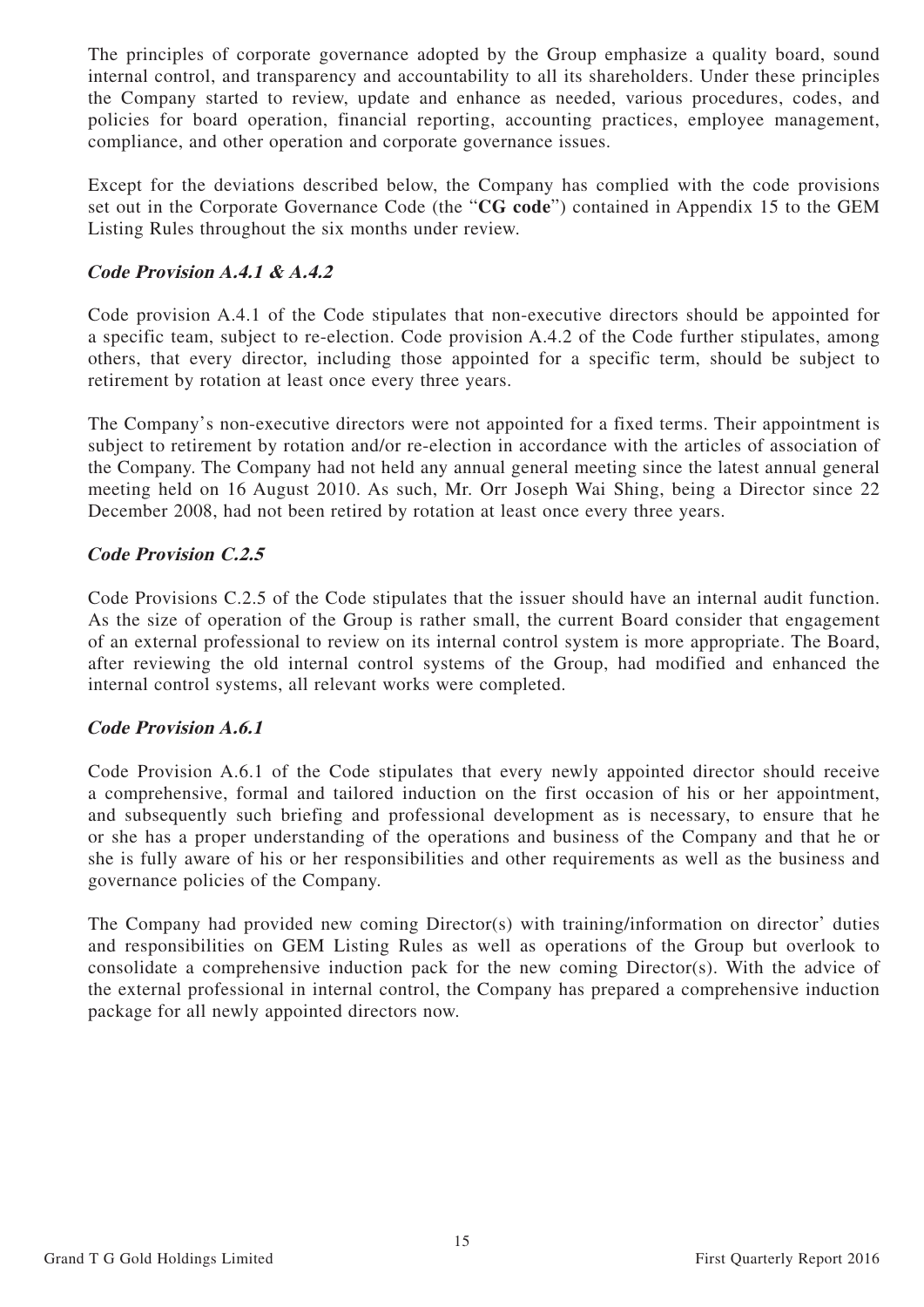## **SHARE OPTION SCHEME**

Pursuant to a share option scheme adopted by the Company on 4 March 2009, the Directors may, at their discretion, offer to employees, Directors of the Company or its subsidiaries other eligible participants options to subscribe for shares in the Company subject to the terms and conditions stipulated therein. The exercise price of options is the highest of the nominal value of the shares, the closing price of the shares on The Stock Exchange of Hong Kong Limited on the date of grant and the average closing price of the shares on The Stock Exchange of Hong Kong Limited for the five business days immediately preceding the date of grant. No options were exercised, cancelled, forfeited or lapsed in the period under review.

## **DIRECTORS' AND CHIEF EXECUTIVES' INTERESTS AND SHORT POSITIONS IN SHARES, UNDERLYING SHARES AND DEBENTURES**

As at 30 June 2016, the interests and short positions of the Directors and chief executives of the Company in the Shares, underlying Shares pursuant to share option scheme of the Company ("**Underlying Shares**") and debentures of the Company or its associated corporations (within the meaning of Part XV of the Securities and Futures Ordinance (the "**SFO**")) which were recorded in the register required to be kept under section 352 of the SFO, or which is otherwise notified to the Company and the Stock Exchange pursuant to Rules 5.46 to 5.67 of the GEM Listing Rules, were as follows:

## **Long positions in Shares and Underlying Shares of the Company**

|                     |                   |               | Number and class of securities |                                 |  |  |
|---------------------|-------------------|---------------|--------------------------------|---------------------------------|--|--|
| <b>Name</b>         | Capacity          | <b>Shares</b> | Underlying<br><b>Shares</b>    | share capital of<br>the Company |  |  |
| Orr Joseph Wai Sing | Personal interest |               | 3,100,000<br>(Note 1)          | 0.02%                           |  |  |

Notes:

1. The long position in the Underlying Shares mentioned above represent the Shares to be issued and allotted upon the exercise in full of the share options granted by the Company pursuant to the share option scheme of the Company.

Save as disclosed above, as at 30 June 2016, none of the Directors or chief executives of the Company had any interests and short positions in the Shares, Underlying Shares or debentures of the Company or its associated corporations (within the meaning of Part XV of the SFO) which were recorded in the register required to be kept under section 352 of the SFO, or which were required to be notified to the Company and the Stock Exchange pursuant to Rule 5.46 to 5.67 of the GEM Listing Rules.

Save for the share options that were granted under the share option scheme, none of the Directors or employees of the Group or their respective associates were granted by the Company or its subsidiaries the rights to acquire shares or debentures of the Company or any other body corporate, or had exercised any such rights as at 30 June 2016.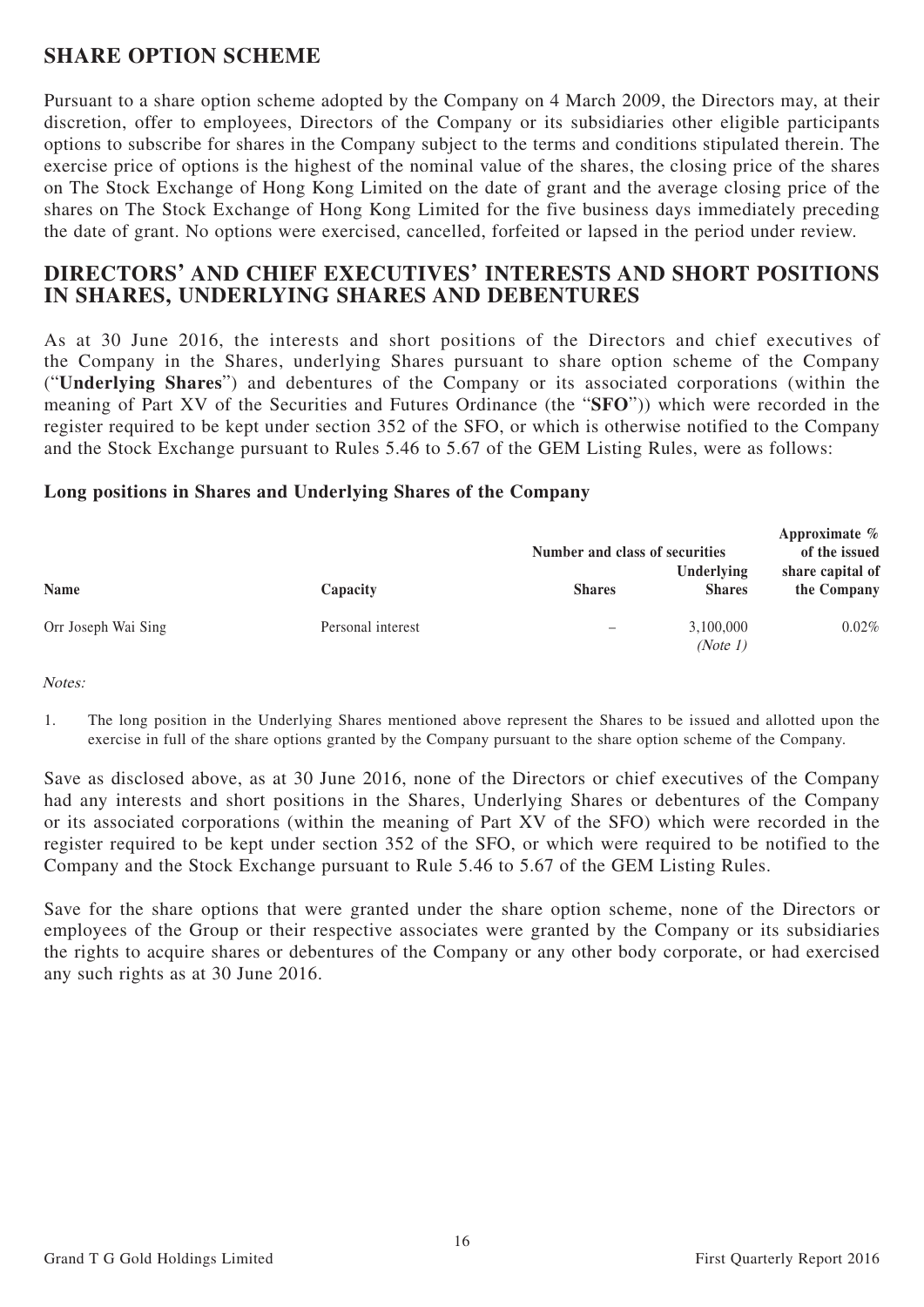## **INTERESTS AND SHORT POSITIONS OF SUBSTANTIAL SHAREHOLDERS IN SHARES AND UNDERLYING SHARES**

So far as is known to any Director or chief executives of the Company, as at 30 June 2010, the following persons (other than the Directors and chief executives of the Company whose interests are set out in the section "Directors' and chief executives' interests and short positions in shares, underlying shares and debentures" above) had an interest or short position in the Shares or Underlying Shares which were recorded in the register required to be kept under Section 336 of the SFO:

### **Long positions in Shares and Underlying Shares of the Company**

|                                                     |                                         | Number and class of securities | Approximate $\%$<br>of the issued |                                 |
|-----------------------------------------------------|-----------------------------------------|--------------------------------|-----------------------------------|---------------------------------|
| Name                                                | Capacity                                | <b>Shares</b>                  | Underlying<br><b>Shares</b>       | share capital of<br>the Company |
| Lee Shing                                           | Interest in a controlled<br>corporation | 1,472,400,000<br>(Note 1)      |                                   | 10.95%                          |
|                                                     | Personal interest                       |                                | 27,000,000<br>(Note 2)            | 0.20%                           |
| Yong Li Investments Limited                         | Beneficial owner                        | 1,472,400,000                  |                                   | 10.95%                          |
| Wang Dong                                           | Interest in a<br>controlled corporation | 1,293,672,000<br>(Note 3)      |                                   | 9.62%                           |
| Midway International Holdings Limited               | Beneficial owner                        | 1,293,672,000                  |                                   | 9.62%                           |
| Ma Qian Zhou ("Mr. Ma")                             | Beneficial owner                        | 1,234,776,571<br>(Note 4)      |                                   | 9.18%                           |
|                                                     |                                         |                                | 27,000,000<br>(Note 2)            | 0.20%                           |
| Baker Steel Capital Managers LLP<br>("Baker Steel") | Investment manager                      | 714,547,200<br>(Note 5)        |                                   | 5.59%                           |

Notes:

- 1. These Shares were held by Yong Li Investments Limited, a company wholly and beneficially owned by Mr. Lee Shing.
- 2. The long position in the Underlying Shares mentioned above represent the Shares to be issued and allotted upon the exercise in full of the share options granted by the Company pursuant to the share option scheme of the Company.
- 3. These Shares were held by Midway International Holdings Ltd, a company wholly and beneficially owned by Mr. Wang Dong.
- 4. Mr. Ma is a shareholder, director and the general manager of Taizhou Mining. Of these Shares, 169,348,000 Shares were held by Ms. Zhao Yuebing, the spouse of Mr. Ma, and therefore Mr. Ma was deemed to have interests in these Shares.
- 5. These Shares were held by five funds managed by Baker Steel, namely Genus Natural Resources Master Fund, Genus Dynamic Gold Fund, Ruffer Baker Steel Gold Fund, RIT Capital Partners Baker Steel and Baker Steel Gold Fund.